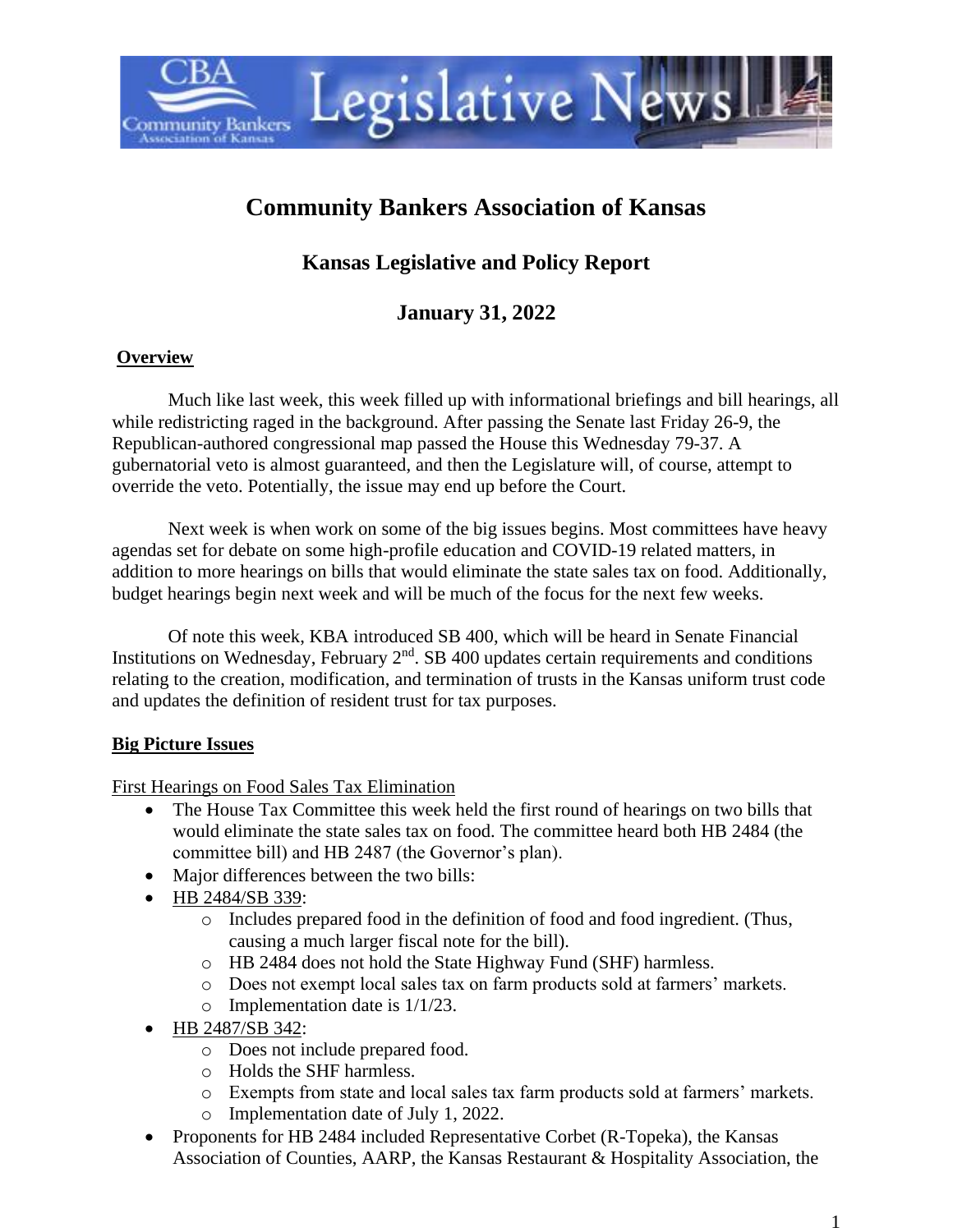Retail Grocers' Association, and the Sisters of Charity of Leavenworth. Many of these proponents were also in favor of HB 2487.

- Neutral testimony was provided by Washburn University; Kansas Policy Institute; the Kansas Chamber; Tobacco Free KS; Economic Lifelines, the Kansas Contractors' Association; Kansas Appleseed; and the Tax Foundation.
- Farm Bureau opposed the legislation.
- The Senate Tax Committee will hold its hearings on the Senate bills next week.

#### Redistricting:

- As mentioned above, the House passed the Republican's congressional map and it is on its way to the Governor's desk, where a veto is expected any day.
- More on the issue and a recap of the House debate here: [https://kansasreflector.com/2022/01/26/republican-backed-redistricting-map-heads-to](https://kansasreflector.com/2022/01/26/republican-backed-redistricting-map-heads-to-kansas-governor-after-party-line-votes-in-legislature/)[kansas-governor-after-party-line-votes-in-legislature/](https://kansasreflector.com/2022/01/26/republican-backed-redistricting-map-heads-to-kansas-governor-after-party-line-votes-in-legislature/)
- The legislature will now turn its attention to redrawing state legislative district maps.

#### SPARK Update

- The Office of Recovery provided an update on the SPARK process to the Senate Ways  $\&$ Means committee this week, including details about providing input for how to use federal ARPA dollars. The link below provides access to the submission form as well as other helpful documents including a sample submission form and advisory panel funding priority areas:
- <https://covid.ks.gov/spark-submission-form/>
- This FAQ provides more information about the application process and guidelines.

#### **Financial Institutions Related Issues**

CBA provided a brief introduction to the House Financial Institutions Committee this past week. TEFFIs continued to be the hot topic this week, and will continue to be so next week, though there will be a couple of KBA bills that get some attention in the coming weeks, SB 400 in particular.

Committee Activity This Past Week

• Again, much of the focus in the financial committees this week was TEFFI, and it will continue to be so for much of the Session. However, Senate FI&I will hold a hearing on SB 400 this coming week, which seeks to modernize the uniform trust code.

#### Active Bills

New bills are in **bold**.

- **SB 400**: Updating certain requirements and conditions relating to the creation, modification, and termination of trusts in the Kansas uniform trust code and updating the definition of resident trust for tax purposes.
	- o [http://kslegislature.org/li/b2021\\_22/measures/documents/sb400\\_00\\_0000.pdf](http://kslegislature.org/li/b2021_22/measures/documents/sb400_00_0000.pdf)
- KBA also plans to introduce a bill that would increase fines and penalties for ATM theft/destruction.
- SB 335 KBA health plan bill: Exempting certain business entities that provide health insurance in the state but are not subject to the jurisdiction of the commissioner of insurance from payment of the annual premium tax.
	- o [http://kslegislature.org/li/b2021\\_22/measures/documents/sb335\\_00\\_0000.pdf](http://kslegislature.org/li/b2021_22/measures/documents/sb335_00_0000.pdf)
	- $\circ$  Hearing in Senate FI&I Thursday, January 20<sup>th</sup>.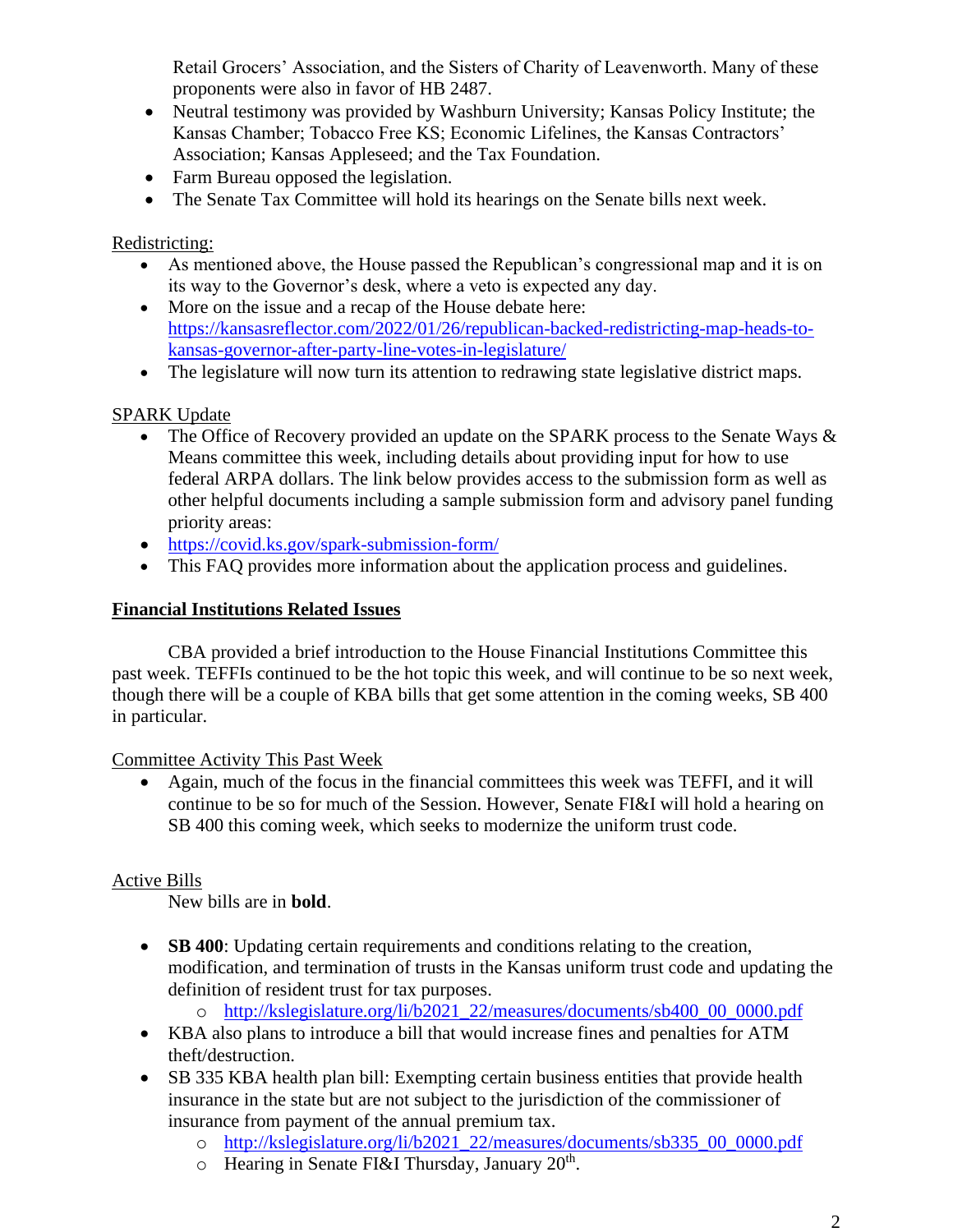- o KBA and the Kansas Cooperative Council testified in support. No opposition.
- o Likely to be worked within the next couple weeks.
- HB 2568 KMBA bill from the 2021 Session: Amending the Kansas mortgage business act by providing for mortgage business work at remote locations, license and registration renewal or reinstatement procedures, surety bond requirements and evidence of solvency and net worth and requiring notice when adding or closing branch offices.

TEFFI Bills

- SB 334: Amending provisions of the TEFFI Act relating to procedures when undercapitalized or insolvent; fees and assessments; applications; examinations; insurance and capital requirements and disclosures to consumers and requiring such institutions to be mandatory reporters for purposes of elder abuse.
- SB 337: Converting the conditional charter issued for the pilot program under the TEFFI Act to a full TEFFI charter.
	- $\circ$  Passed out of Senate FI&I Thursday, January 20<sup>th</sup>.
- HB 2489: Companion bill to SB 334.
	- o Heard in House FIRD this week.
- SB 377: Authorizing TEFFI insurance companies within the captive insurance act and providing for the requirements and operations thereof.
	- o Heard in Senate FI&I Thursday.
- **HB 2554**: Converting the conditional charter issued for the pilot program under the TEFFI Act to a full TEFFI charter.
- **HB 2547**: Authorizing TEFFI insurance companies within the captive insurance act and providing for the requirements and operations thereof.

### **Upcoming Activities**

The legislative schedule of hearings is updated regularly throughout the week can be found in the House and Senate calendars on the Legislature website at: [http://www.kslegislature.org/li/b2021\\_22/chamber/calendars/](http://www.kslegislature.org/li/b2021_22/chamber/calendars/)

Additionally, all hearings are now available on-line live on YouTube and archived by the end of each day. You can find those hearings on the Legislature website at: [http://sg001](http://sg001-harmony.sliq.net/00287/Harmony/en/View/Calendar/) [harmony.sliq.net/00287/Harmony/en/View/Calendar/](http://sg001-harmony.sliq.net/00287/Harmony/en/View/Calendar/)

## *Monday, January 31st .*

House FIRD. 9:00 AM.

o Hearing on HB 2568: Amending the Kansas mortgage business act by providing for mortgage business work at remote locations, license and registration renewal or reinstatement procedures, surety bond requirements and evidence of solvency and net worth and requiring notice when adding or closing branch offices.

House Insurance. 3:30 PM.

o Hearing on HB 2547: TEFFI Insurance: Authorizing technology-enabled fiduciary financial institution insurance companies within the captive insurance act and providing for the requirements and operations thereof.